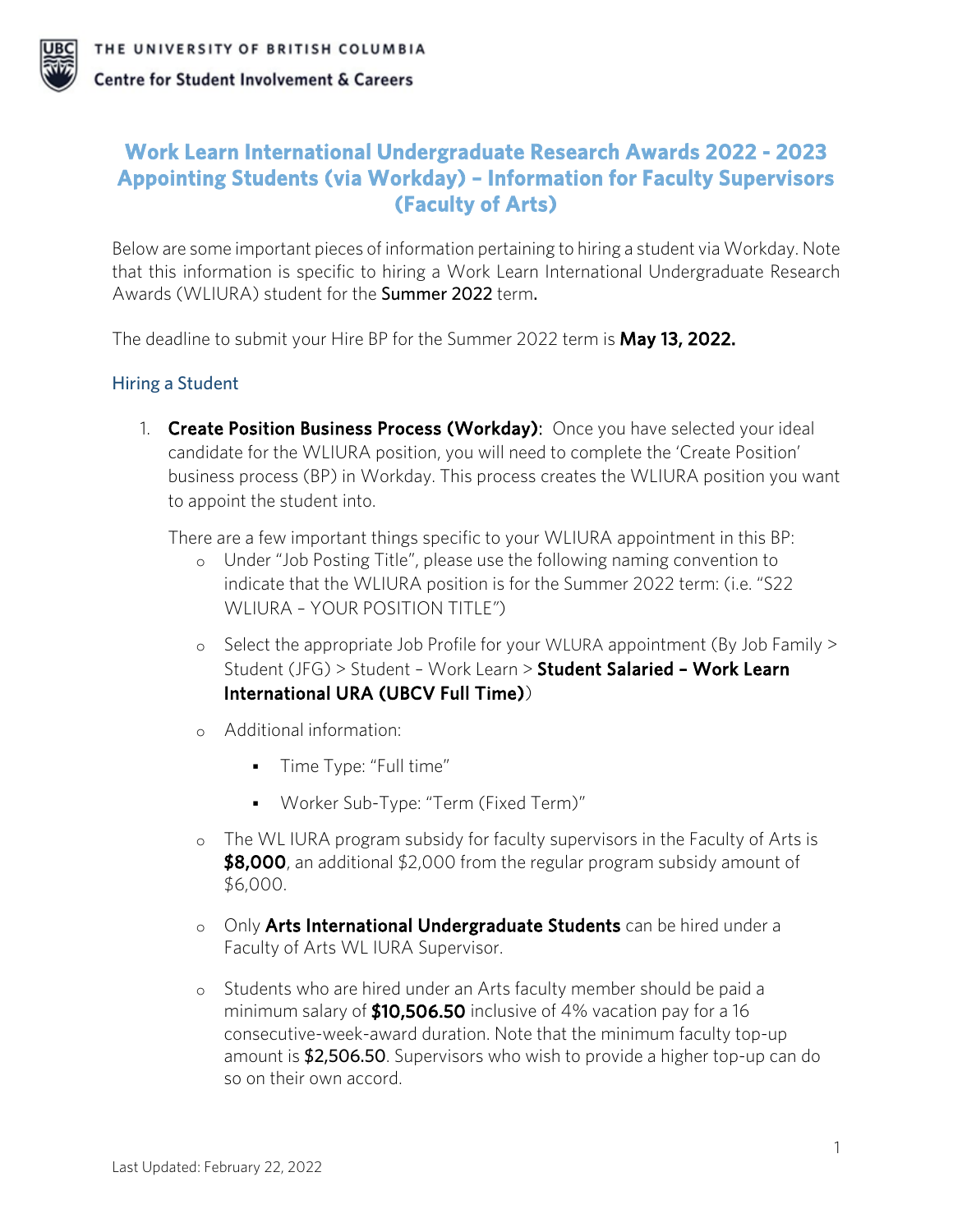



- Students should be paid at least **\$18.04/hour** through the Work Learn International Undergraduate Research Awards program.
- If the student is appointed for a period of more than  $16$  weeks, this should be reflected in the student's wage with an increase of at least \$131.33 per additional day (inclusive of 4% vacation pay) or \$656.66/week (inclusive of 4% vacation pay).
- You will need to convert the per-period salary to a monthly rate on Workday using the salary calculator:

<http://payrollintranet.ubc.ca/calculators/perperiodcalculator.htm>

• For example, the monthly salary from May 2 - Aug 19, 2022 is \$2,865.41 per month. The monthly salary varies depending on the start and end date of employment, and it's determined by using the salary calculator:

[http://payrollintranet.ubc.ca/calculators/perperiodcalculator.ht](http://payrollintranet.ubc.ca/calculators/perperiodcalculator.htm) [m.](http://payrollintranet.ubc.ca/calculators/perperiodcalculator.htm) Below is a screenshot of the salary calculator:

| <b>Salary Calculator</b><br>(per-period to monthly) |                           |  |  |  |
|-----------------------------------------------------|---------------------------|--|--|--|
| Start Date:                                         | Mon May 02 2022           |  |  |  |
|                                                     | End Date: Fri Aug 19 2022 |  |  |  |
| Per Period Salary:   10506.5                        |                           |  |  |  |
| Calculate<br>Reset                                  |                           |  |  |  |
| monthly salary: 2865.41                             |                           |  |  |  |

- Any questions regarding wage calculations can be directed to the general inbox at [worklearn.iura@ubc.ca.](mailto:worklearn.iura@ubc.ca)
- o Expand "Additional Details", please include the end date of the WLIURA appointment.
	- Please ensure that the appointment is for a period of at least 16 consecutive weeks and that the dates of employment are accurate.
	- The latest date a student can start working to meet the 16-week minimum requirement is:
		- **Summer 2022 (May August): May 16, 2022**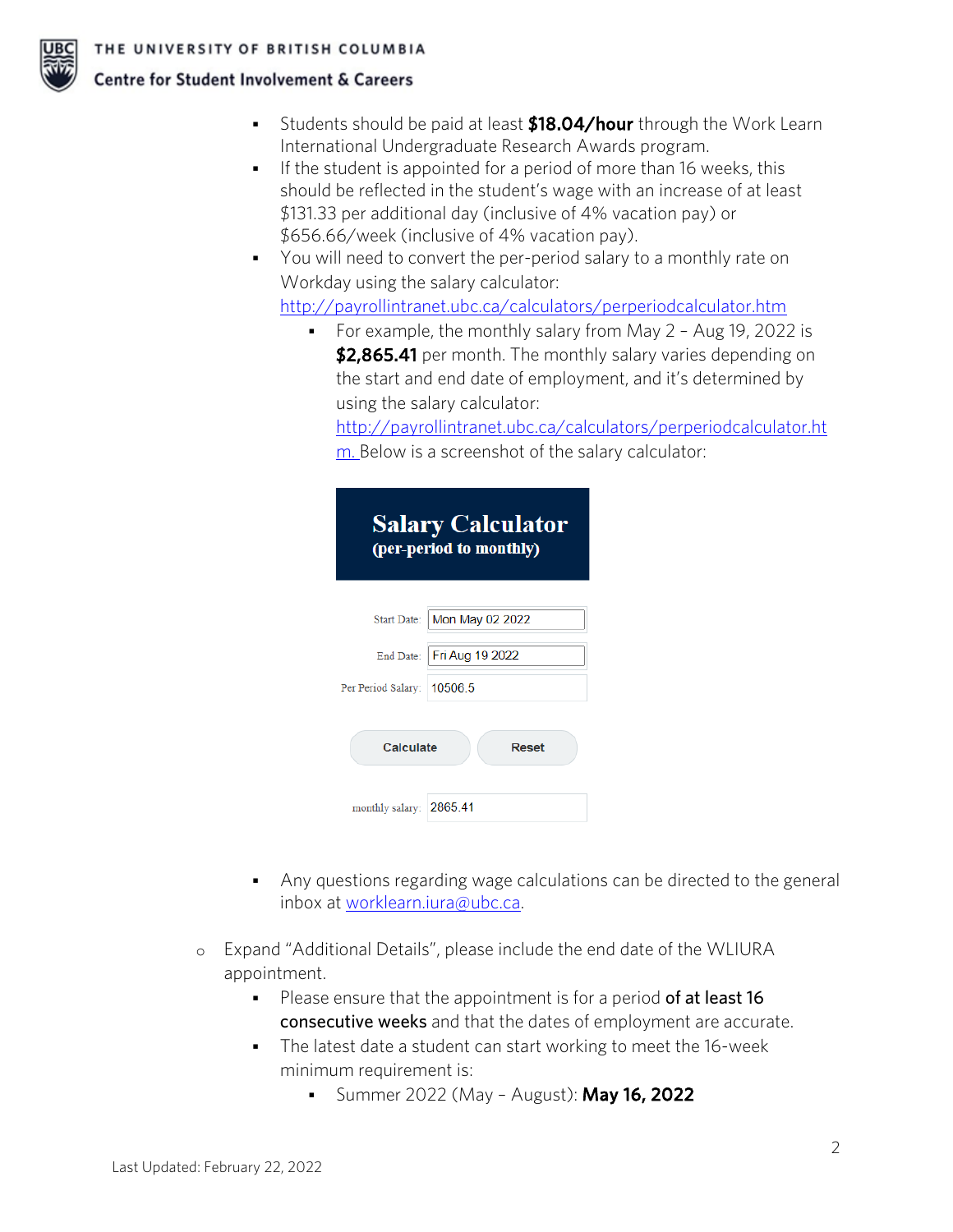

- o For information on how to create a position in Workday, please review the following [training resources](https://irp.ubc.ca/training) developed by the Integrated Renewal Program (IRP) team. You can also contact the [IRP Help Desk](https://irp.ubc.ca/contact) or call IRP directly at 604-822-8200.
- 2. Direct Hire Business Process (Workday): Once your position has been approved in Workday via the 'Create Position' BP, and you have selected the student you wish to hire into your WLIURA position, you will need to complete the 'Direct Hire' BP in Workday.

There are a few important things specific to your WLIURA appointment in this BP:

- o Select the arrow to expand the 'Additional Information' section.
- o Update the position Job Title to "S22 WLIURA YOUR POSITION TITLE"
- o Update the "Default Weekly Hours" to 35.
	- Note: The student is expected to be working full-time hours (35 paid hours/week plus a 1-hour/day unpaid lunch break).
- o Under "Additional Job Classification", you will need to identify the student's degree level (Departmental Use > "Bachelor Student – International") and complete the end date of the appointment.
- $\circ$  You must also submit the unique WLIURA project ID, the student number of the student you wish to hire and student's residence in Canada this Summer (specifically the province they will reside in) and the per period salary into the first comments field in this BP, using the following format {Project ID; Student #; Canadian Province; Per-period salary}.
	- For example, for project ID 122000, student number 12345678, student residing in BC and paid \$10,506.50 for the award term, you will enter {122000; 12345678; BC; \$10,506.50}.
	- This ID allows our office to verify that the information submitted in this BP is what was approved and to confirm student eligibility.
	- We'll send back the BP if this is not provided.
- $\circ$  Due to limitations to our Security Access on Workday, we require administrators to make sure that students have valid visas to be eligible to work in Canada for the duration of the work term. If a student is graduating in May 2022, please ensure they have applied for PGWP, or if they have enrolled in Graduate School, to have a valid offer letter.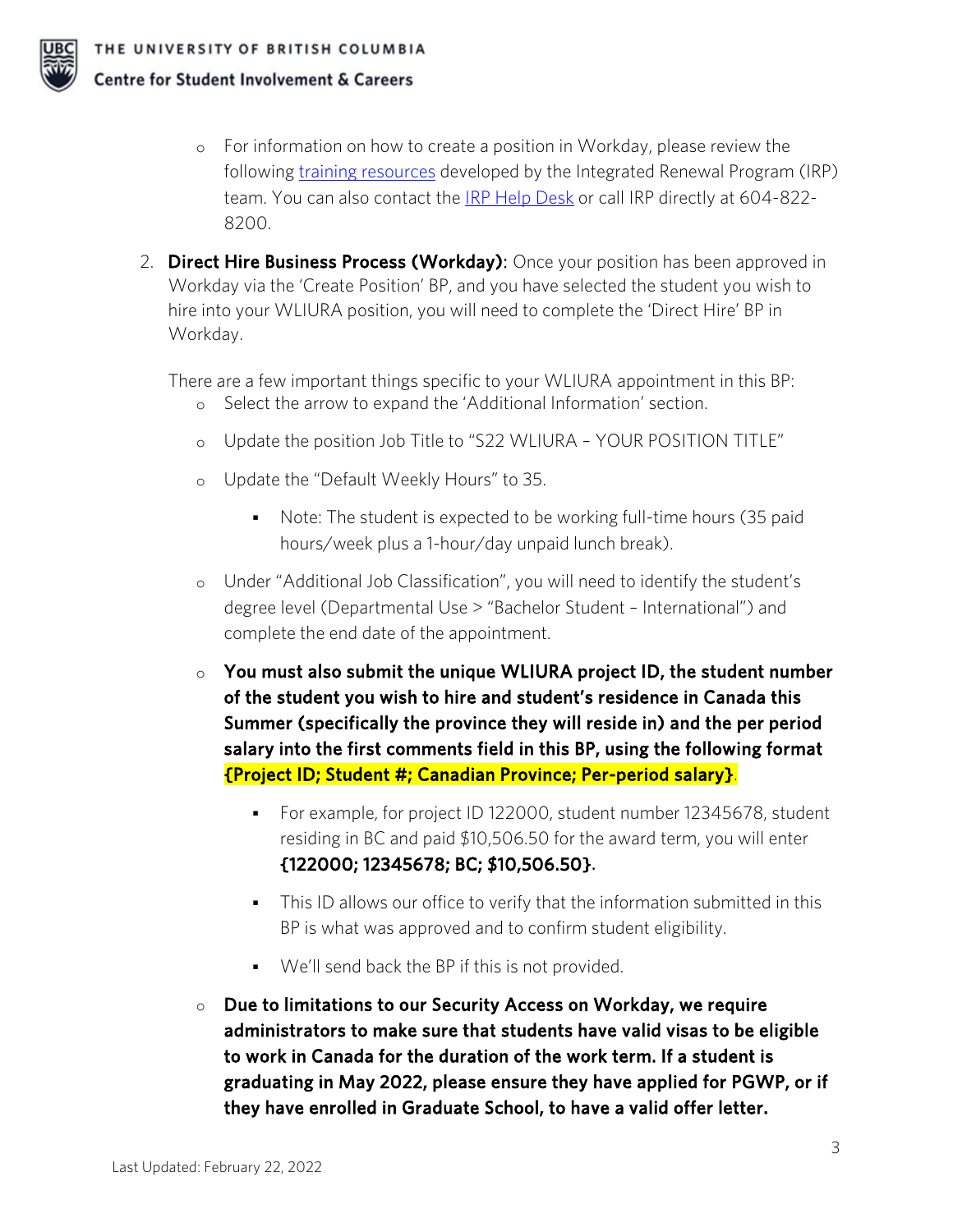

o Please see below screenshots of this step in the process within Workday.

| $\leftarrow$ Hire Employee<br><b>WLIURA Student Test (Actions)</b><br>Department of EUT UBCV 783 (EUT Manager A UBCV 783) (Actions) |                                                                        |   |                                                          |  |
|-------------------------------------------------------------------------------------------------------------------------------------|------------------------------------------------------------------------|---|----------------------------------------------------------|--|
| Hire Date *<br>Reason<br>*                                                                                                          | 2021-05-03 同<br>這<br>X Hire Employee > New Hire                        |   | Under "Job Details", find                                |  |
| <b>Job Details</b>                                                                                                                  |                                                                        |   | the position of interest<br>(fields in this section will |  |
| Position                                                                                                                            | POOOOXXXXX WLIURA S21-<br>Position Title                               | ≔ | auto-populate)                                           |  |
| Employee Type *                                                                                                                     | X Term (Fixed Term) [7]                                                | ≔ |                                                          |  |
| Job Profile<br>$^\star$                                                                                                             | Student Salaried - Work Learn<br>International URA (UBCV Full<br>Time) | ≔ |                                                          |  |
| <b>Time Type</b><br>*                                                                                                               | $\times$ Full time                                                     | ≔ |                                                          |  |
| Location<br>*                                                                                                                       | X UBC Vancouver Campus                                                 | ≔ |                                                          |  |
| Work Space                                                                                                                          |                                                                        | ≔ |                                                          |  |
| Pay Rate Type                                                                                                                       | x Salary                                                               | ≔ |                                                          |  |
|                                                                                                                                     | <b>Additional Information</b>                                          |   |                                                          |  |

Select the arrow to expand the "Additional Information" section and add in hours per week, start date/end date, etc.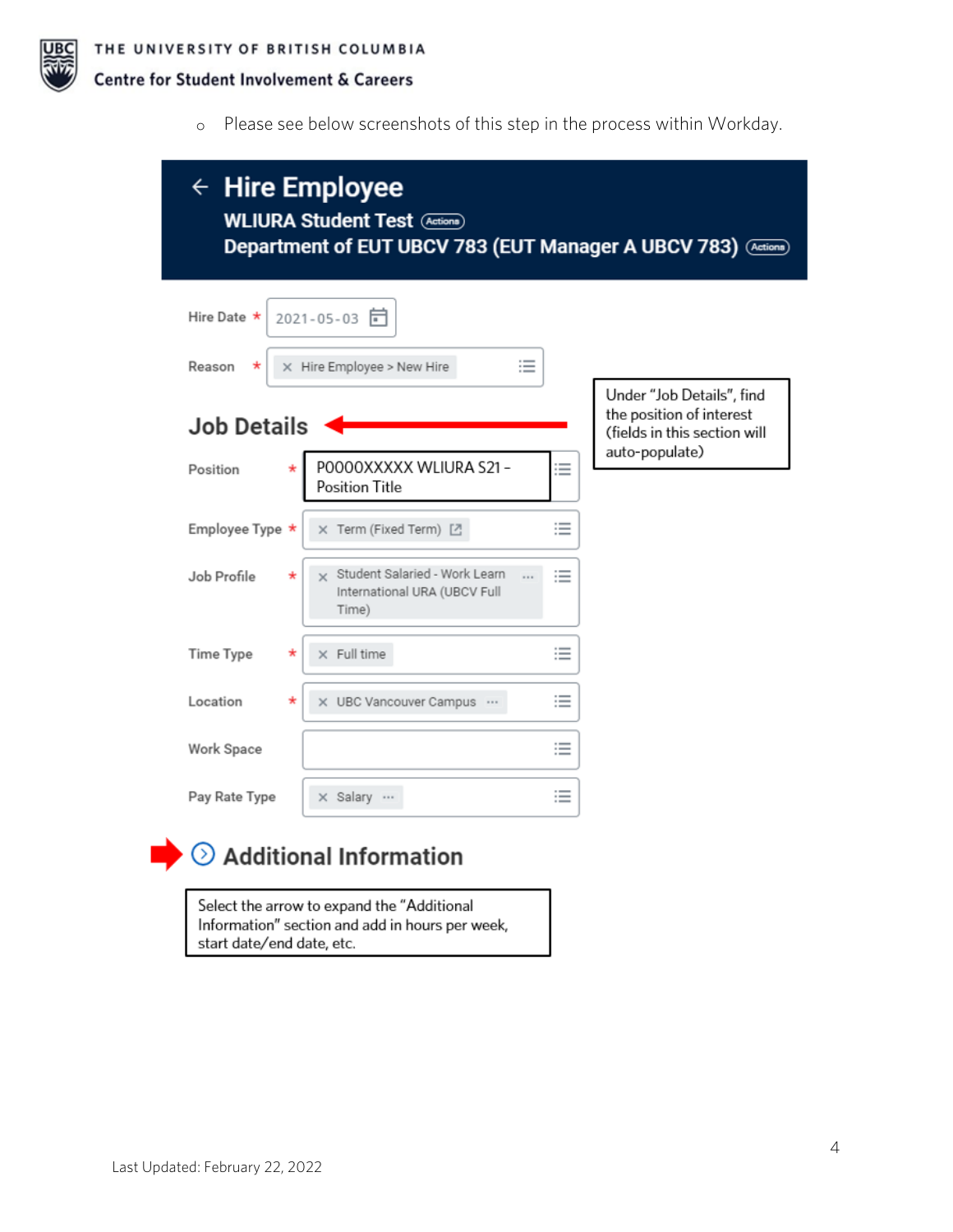# $\times$  Additional Information

| Job Title                                                                                                                                                   | S21 WLIURA - YOUR POSITION TITLE                                                                                                                                                                                                                                                                     |                                                                                                 |  |  |
|-------------------------------------------------------------------------------------------------------------------------------------------------------------|------------------------------------------------------------------------------------------------------------------------------------------------------------------------------------------------------------------------------------------------------------------------------------------------------|-------------------------------------------------------------------------------------------------|--|--|
| <b>Business Title</b>                                                                                                                                       | S21 WLIURA - YOUR POSITION TITLE                                                                                                                                                                                                                                                                     |                                                                                                 |  |  |
| <b>Location Weekly Hours</b>                                                                                                                                | 40                                                                                                                                                                                                                                                                                                   |                                                                                                 |  |  |
| Default Weekly Hours                                                                                                                                        | 35                                                                                                                                                                                                                                                                                                   | Under "Default Weekly<br>Hours", adjust hours to 35                                             |  |  |
| Scheduled Weekly Hours                                                                                                                                      | 35                                                                                                                                                                                                                                                                                                   |                                                                                                 |  |  |
| <b>FTE</b>                                                                                                                                                  | 100%                                                                                                                                                                                                                                                                                                 |                                                                                                 |  |  |
| Job Category                                                                                                                                                | Student Employee                                                                                                                                                                                                                                                                                     |                                                                                                 |  |  |
| Job Classifications                                                                                                                                         | 35.0 - DEFAULT HOURS 35 Weekly (Central HR Use Only-Canada)<br>40.0 - DEFAULT HOURS 40 Weekly (Central HR Use Only-Canada)<br>86 - TIER Other Students (Central HR Use Only-Canada)<br>OTH - CLUSTER Other (Central HR Use Only-Canada)<br>TRI - Tri-Agency Student Job (Central HR Use Only-Canada) |                                                                                                 |  |  |
| Additional Job Classifications<br>First Day of Work                                                                                                         | y Bachelor Student - International -<br>(Departmental Use-Canada)<br>2021-05-03 同                                                                                                                                                                                                                    | Under "Additional Job<br>Classification", select<br>"Bachelor Student -<br>International"       |  |  |
| Continuous Service Date                                                                                                                                     | $2021 - 05 - 03$<br>F                                                                                                                                                                                                                                                                                |                                                                                                 |  |  |
| <b>End Employment Date</b>                                                                                                                                  | 2021-08-20                                                                                                                                                                                                                                                                                           | Please ensure the length of the<br>appointment is a min. of 16<br>consecutive weeks in duration |  |  |
| Under comments, please use the following format:<br>{122000; 12345678;<br>BC: \$8852.48}<br>· {Project ID; Student #; Canadian Province; Per-period salary} |                                                                                                                                                                                                                                                                                                      |                                                                                                 |  |  |
| <b>Attachments</b>                                                                                                                                          |                                                                                                                                                                                                                                                                                                      |                                                                                                 |  |  |
|                                                                                                                                                             |                                                                                                                                                                                                                                                                                                      |                                                                                                 |  |  |
| rop files here<br>Save for Later<br>Cancel<br><b>Submit</b>                                                                                                 |                                                                                                                                                                                                                                                                                                      |                                                                                                 |  |  |

If any information does not match what you received funding for, the student is not eligible to hold a WLIURA appointment as per the [student eligibility,](https://students.ubc.ca/career/campus-experiences/undergraduate-research/work-learn-international-undergraduate-research-awards) or any other changes need to be made, our office will 'send back' this BP to the owner for review and resubmission.

If you have additional comments you would like to enter into this BP, please enter them into the other comments fields within this BP.